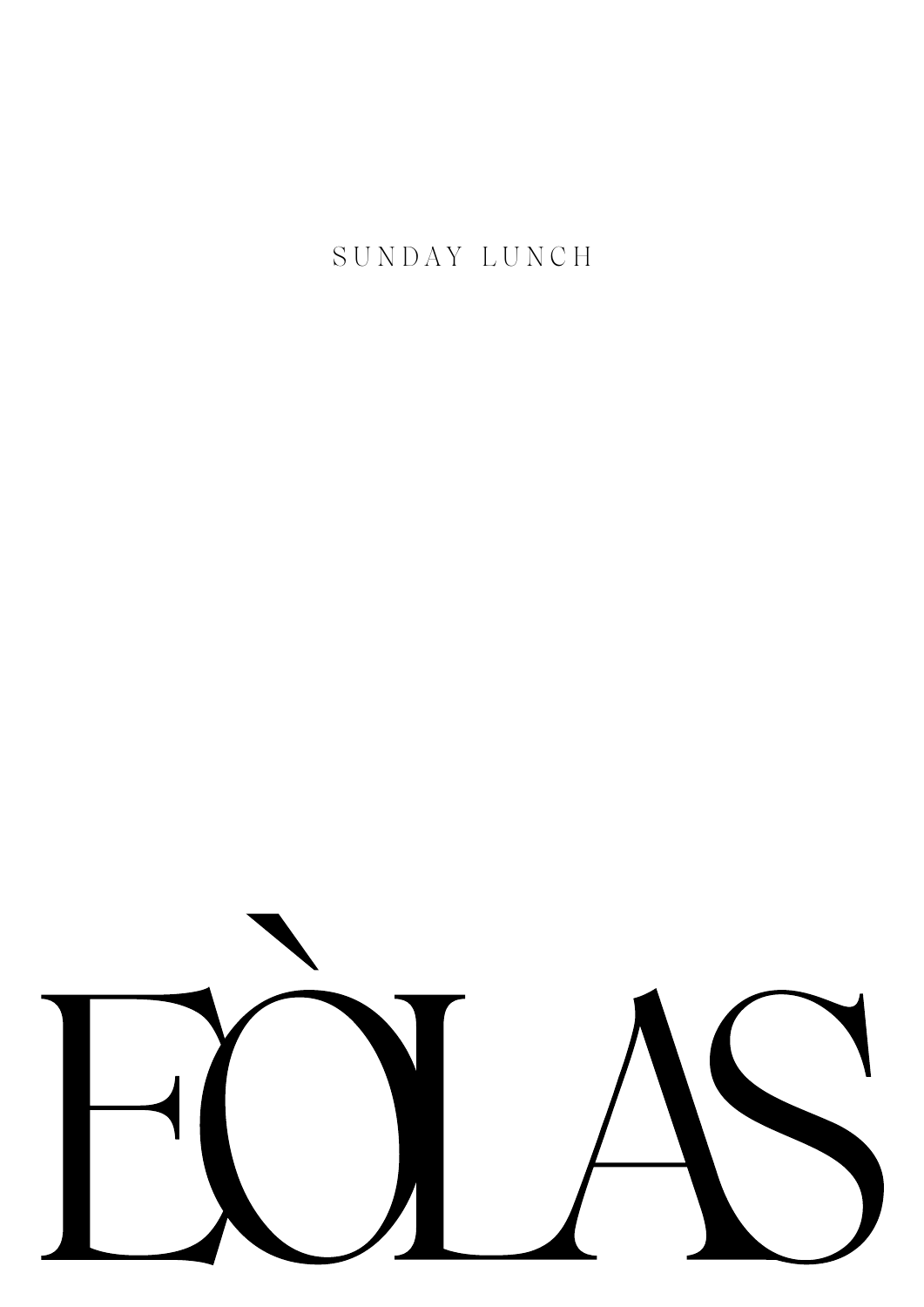# WINE FLIGHT

Starter / Riesling 'Solitar' S.A. Prum Main Course / Chateau Tour St Bonnet, Medoc Dessert / Botrytis Semillon, Deen Vat 5, De Bortoli

£20PP

ALL GLASSES ARE 125ML

*Food and Beverage intolerances: before you order your food and drinks please speak to our staff if you would like to know about our ingredients. We cannot guarantee that any food or beverage item sold is free from traces of allergens.*